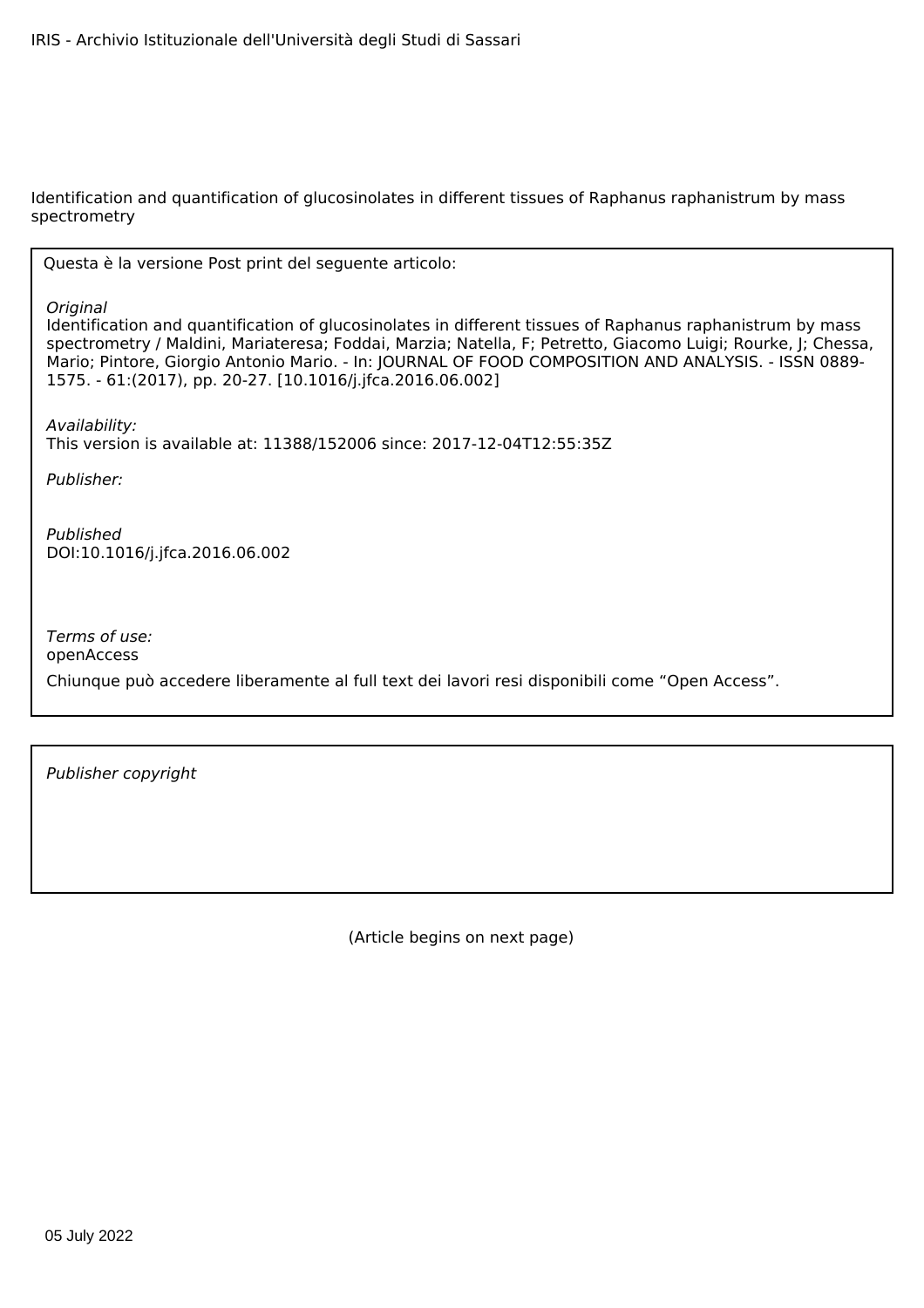

# **Online Research @ Cardiff**

This is an Open Access document downloaded from ORCA, Cardiff University's institutional repository: http://orca.cf.ac.uk/118471/

This is the author's version of a work that was submitted to / accepted for publication.

Citation for final published version:

Maldini, Mariateresa, Foddai, Marzia, Natella, Fausta, Petretto, Giacomo L., Rourke, Jonathan P., Chessa, Mario and Pintore, Giorgio 2017. Identification and quantification of glucosinolates in different tissues of Raphanus raphanistrum by liquid chromatography tandem-mass spectrometry. Journal of Food Composition and Analysis 61 , pp. 20-27. 10.1016/j.jfca.2016.06.002 file

> Publishers page: http://dx.doi.org/10.1016/j.jfca.2016.06.002 <http://dx.doi.org/10.1016/j.jfca.2016.06.002>

> > Please note:

Changes made as a result of publishing processes such as copy-editing, formatting and page numbers may not be reflected in this version. For the definitive version of this publication, please refer to the published source. You are advised to consult the publisher's version if you wish to cite this paper.

This version is being made available in accordance with publisher policies. See http://orca.cf.ac.uk/policies.html for usage policies. Copyright and moral rights for publications made available in ORCA are retained by the copyright holders.

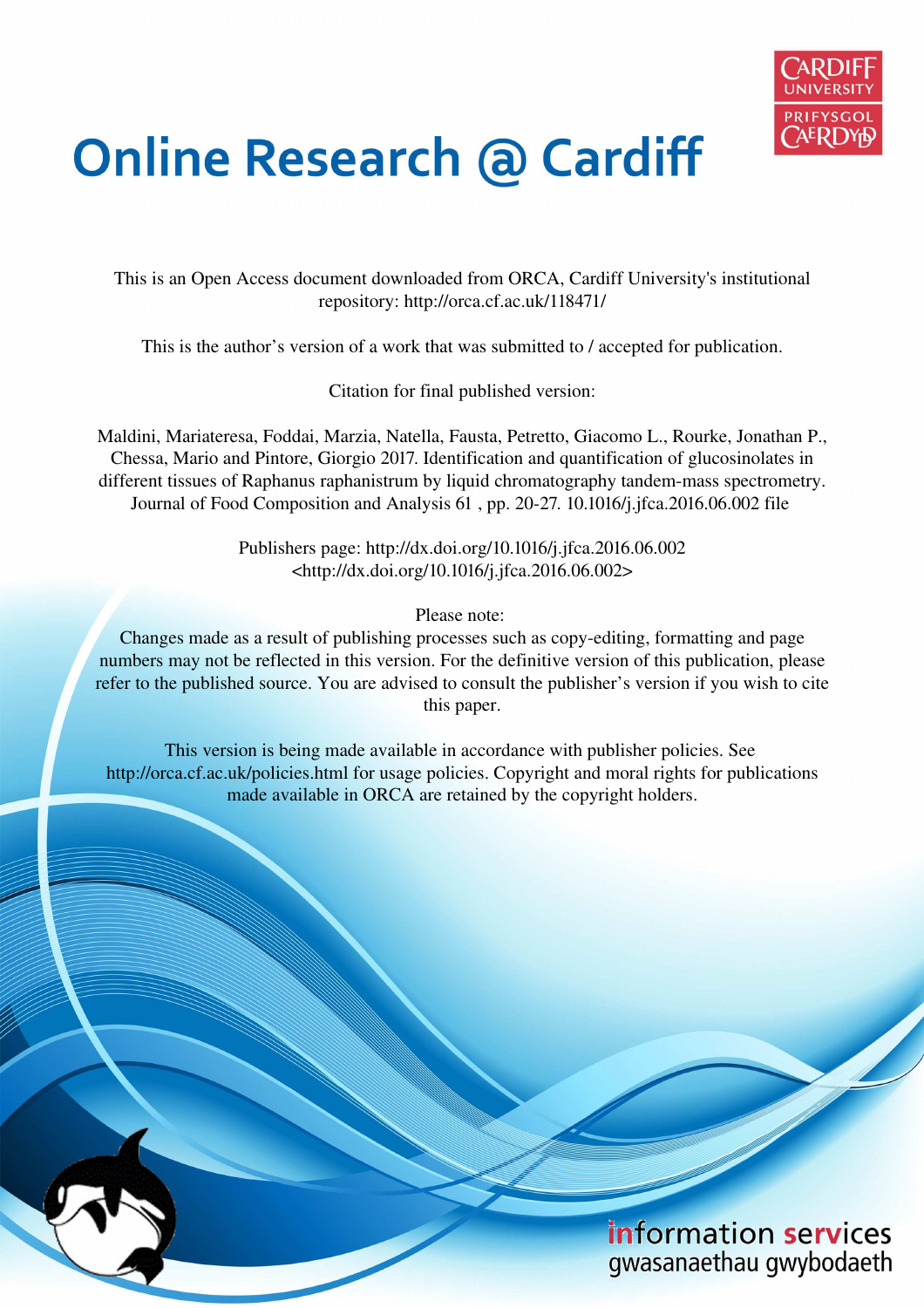# **Identification and quantification of glucosinolates in different tissues of Raphanus raphanistrum by liquid chromatography tandem-mass spectrometry**

Mariateresa Maldini<sup>a</sup>, Marzia Foddai<sup>a</sup>, Fausta Natella<sup>b</sup>, Giacomo L. Petretto<sup>a</sup>, Jonathan P.

Rourke<sup>c</sup>, Mario Chessa<sup>a</sup>, Giorgio Pintore<sup>a,\*</sup>

<sup>a</sup> Department of Chemistry and Pharmacy, University of Sassari, via F. Muroni, 23/b, 07100, Sassari, Italy

<sup>b</sup> CRA-Food and Nutrition Research Center (CRA-NUT), via Ardeatina, 546, 00178, Roma, Italy

<sup>c</sup> Department of Chemistry, University of Warwick, Coventry CV4 7AL, UK

| ARTICLE<br><b>INFO</b>                                                                                                        | <b>ABSTRACT</b>                                                                                                                                                                                                                                                                                                                                                                                                                                                                                                                                                                                                                                                                                                                                                                                                                                                                                                                                                                                                                                                                                                                                                                                                                                                                                                                                                                                                                       |  |  |  |
|-------------------------------------------------------------------------------------------------------------------------------|---------------------------------------------------------------------------------------------------------------------------------------------------------------------------------------------------------------------------------------------------------------------------------------------------------------------------------------------------------------------------------------------------------------------------------------------------------------------------------------------------------------------------------------------------------------------------------------------------------------------------------------------------------------------------------------------------------------------------------------------------------------------------------------------------------------------------------------------------------------------------------------------------------------------------------------------------------------------------------------------------------------------------------------------------------------------------------------------------------------------------------------------------------------------------------------------------------------------------------------------------------------------------------------------------------------------------------------------------------------------------------------------------------------------------------------|--|--|--|
| Keywords:<br>Glucosinolates<br>Food analysis<br>Food composition<br>Mass spectrometry<br><b>MRM</b><br><b>PCA</b><br>Raphanus | This study aims to identify and quantify the glucosinolates from different parts of wild radish R. raphanistrum (leaves,<br>flowers, fruits, roots) using liquid chromatography-tandem mass spectrometry. Glucoraphenin is the predominant compound,<br>accounting for about 87% (w/w) of total glucosinolate content, followed by glucobrassicin, glucoraphasatin and glucoraphanin<br>(153 mg 100 g <sup>1</sup> , 149 mg 100 g <sup>1</sup> and 141 mg 100 g <sup>1</sup> FW, respectively) in fruits; followed by glucoraphasatin (3 mg 100 g <sup>1</sup> )<br>FW) in flowers and by glucobrassicin, 4-hydroxyglucobrassicin and glucoraphasatin (145 mg 100 g $^1$ , 27 mg 100 g $^1$ and 24<br>mg 100 g $^1$ FW, respectively) in leaves. In roots the major glucosinolate is glucoraphasatin (56 mg 100 g $^1$ FW) followed by<br>the glucoraphenin and methoxyglucobrassicin (16 mg 100 g $^1$ and 7 mg 100 g $^1$ FW, respectively). Principal component<br>analysis allowed the discrimination of fruit samples from other parts of the plant for the majority of glucosinolates and the<br>fruits are highlighted as sources of glucosinolates. The results are interesting given that wild radish is one of the most<br>important weeds of crops in the Mediterranean region and is popular for home vegetable production and for its employment in<br>human nutrition both as a food as well as for medicinal purposes. |  |  |  |

#### **1. Introduction**

Raphanus genus, belonging to the family of Brassicaceae, consists of two species: Raphanus sativus L. (edible radish) and Raphanus raphanistrum, which includes three subspecies: R. r. raphanistrum, R. r. landra and R. r. rostratus. Wild radish (Raphanus raphanistrum L.) is an annual broadleaf plant widely distributed in the southeast of United States, (Schroeder, 1989) in south of Australia, southern Europe and across the Mediterranean region. R. raphanistrum is also an edible plant commonly consumed in the Mediterranean region in countries such as Italy (Conti et al., 2005; Scott et al., 2002). All subspecies of R. raphanistrum are found in the Mediterranean area. The plant and its subspecies are known in human nutrition both as a food as well as for medicinal purposes. In fact, the young leaves and the aerial parts, slightly spicy, are

consumed fresh or cooked as a salad, with olive oil and lemon juice like spinach, or boiled, like those of cultivated radish (Raphanus sativus), broccoli (Brassica oleracea) or edible brassicaceae, to prepare side dishes or in vegetable and legume soups (Hedge, 1965). In some areas, the roots are consumed grated or boiled or fried like radish. Moreover, R. raphanistrum is a component of a typical Sardininan dish, namely "Ramolaccio", a soup composed of 18 wild herbs of Barbagia. (Atzei, 2003). Moreover the aerial parts of the plant are used in traditional medicine for their anti-rheumatic and hypoglicemic activity and for the treatment of various ailments such as gastrointestinal diseases (Conforti et al., 2008). Anti-inflammatory and antioxidant activity of hydro-alcoholic extracts of R. raphanistrum has also been reported (Conforti et al., 2011; El and Karakaya, 2004; Küçükboyaci et al., 2012; The Local Food-Nutraceuticals Consortium, 2005). In addition, wild radish showed biofumigation potential when aqueous extracts and soilincorporated air-dried biomass were tested in controlled enviroments (Bones and Rossiter, 1996; Norsworthy, 2003; Rosa et al., 1996).

\* Corresponding author. E-mail address[: pintore@uniss.it](mailto:pintore@uniss.it) (G. Pintore).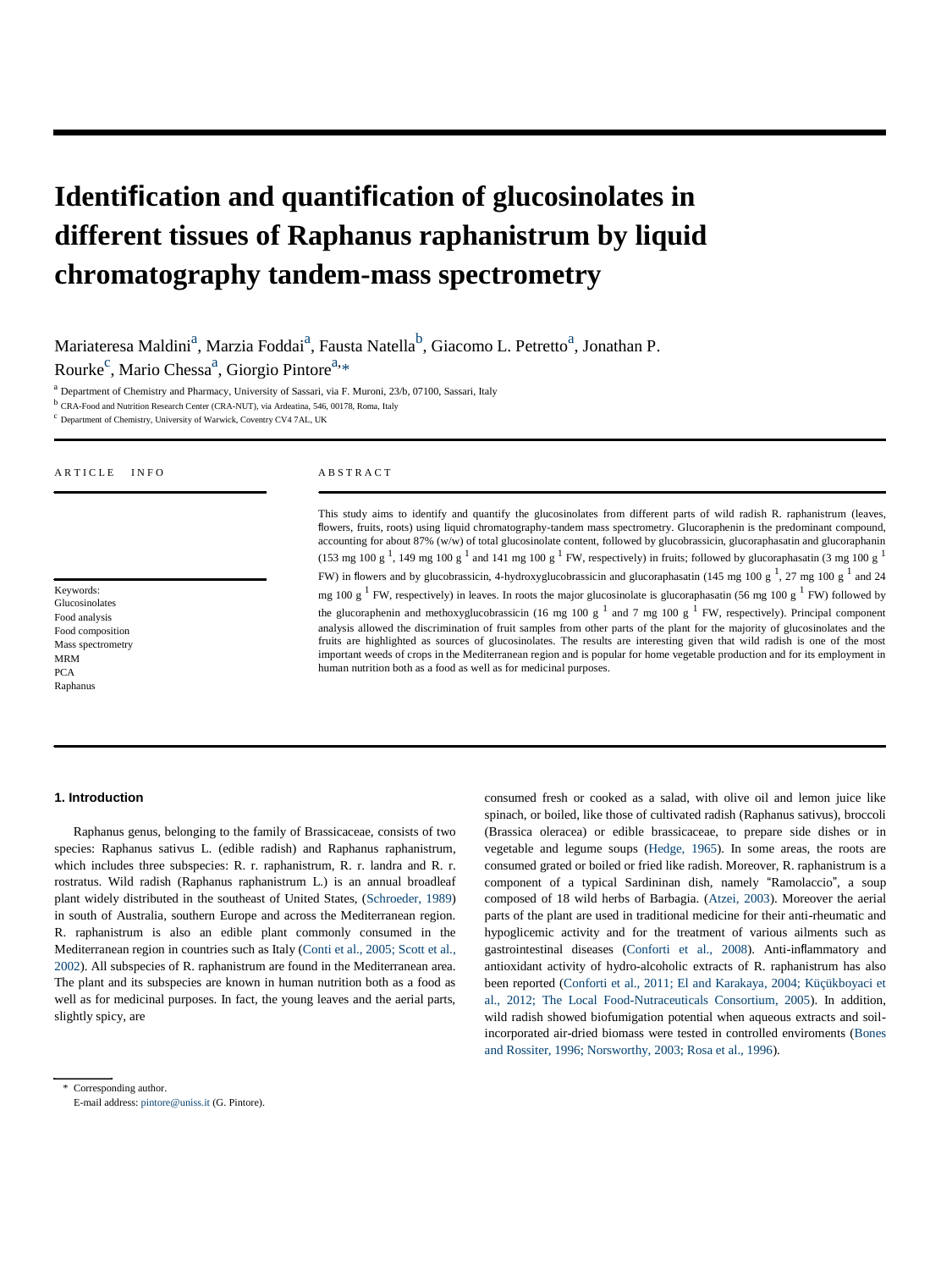Previous studies on the chemical composition of radish have reported the presence of numerous beneficial compounds (poly-phenols, anthocyanins) and, in particular, the majority of the studies have been conducted on a class of phytochemicals, characteristic of cruciferous vegetables, known as glucosinolates (GLs) (Hanlon and Barnes, 2011).

Glucosinolates are thioglucoside compounds, that contain a sulfated aldoxime moiety and a variable side chain derived from amino acids, more than 200 different side-groups have been identified (Agerbirk and Olsen, 2012; Deng et al., 2015; Franco et al., 2016). Although glucosinolates themselves possess limited biological activity, their enzymatic degradation by myrosinase leads to the formation of a number of biologically active compounds including ionic thiocyanate, isothiocyanates, nitriles, oxazolidinethione, epithionitriles and organic thiocyanates. Glu-cosinolates hydrolysis products are thought to be responsible for the characteristic pungent smell and flavour of this class of vegetables (Bennett et al., 2002; D'Antuono et al., 2009; Deng et al., 2015). In particular, it has been demonstrated that isothiocyanates can induce phase 2 detoxification enzymes and inhibit phase 1 activation enzymes, and this activity can be a key element in reducing risk of cancer (Kusznierewicz et al., 2013). It has been also demonstrated that all GL derivatives are not equal in their biological potential. Consequently, the identification, but also the quantitative determination, of individual glucosinolates in plant and plant tissues is extremely important (Kusznierewicz et al., 2013; Maldini et al., 2014; Rosa et al., 1996). Several HPLC–MS based methods have recently been used for the analysis of intact glucosinolates (Bennett et al., 2004; Maldini et al., 2012; Maldini et al., 2014). These methods can be used for both qualitative and quantitative analysis, especially for the characterization of GLs in less explored species, where the presence of unknown structures may require more sophisticated identification techniques (Grata-cos-Cubarsi et al., 2010; Maldini et al., 2012; Maldini et al., 2014; Mellon et al., 2002; Tian et al., 2005).

The aim of this work was to identify and quantify the occurrence of glucosinolates in the different parts of R. raphanis-trum i.e. in the leaves, flowers, fruits and roots. To the best of our knowledge, there are no studies in literature that report analysis, either qualitative and quantitative, on "glucosinoloma" of the radish R. raphanistrum grown in La Maddalena (Sardinia, Italy). In this paper, glucosinolates were analysed and determined in different samples with the use of ultra-high performance liquid chromatography-triple quadrupole/linear ion trap tandem mass spectrometry (UHPLC-QTRAP/MS/MS). Furthermore, the quantita-tive results were analysed by principal component analysis (PCA) to compare extracts from different tissues and to identify the variables responsible for the differences and the similarities among samples. The reason for analysing this specie is that it could be a good source of glucosinolates, since wild radish is one of the most important weeds of crops in the Mediterranean region and is popular for home vegetable production and for its employment in human nutrition both as a food as well as for medicinal uses.

# **2. Material and methods**

#### **2.1. Materials**

LC–MS grade acetonitrile, methanol and formic acid, were obtained from Sigma-Aldrich Chemical Company (St Louis, MO). HPLC grade water (18 mV) was produced using a Millipore Milli-Q (Bedford, MA, USA) purification system. Glucosinolate standards (glucobrassicin, glucoraphanin, glucoiberin, gluctropaeolin, glu-conapin, progoitrin, glucoerucin and glucoraphenin potassium salts) were purchased from PhytoLab GmbH & Co. KG (Vesten-bergsgreuth, Germany). Standard purity was more than 80%.

### **2.2. Plant material and extraction**

Three samples (biological triplicates) of mature wild Raphanus raphanistrum were collected in July 2014 in Spargiotto island, La Maddalena archipelago, Sardegna region (Italy), and authenticated by Doctor M. Chessa. Voucher specimens were dried and deposited at the Erbarium Sassa of Sassari University (n 60). The plants were gently harvested, without cutting, with whole roots and trans-ported in cold water from the field to the laboratory. Plants were separated into leaves, flowers, fruits and roots, giving 12 biological samples, and immediately frozen in liquid nitrogen and stored at 80 C to avoid hydrolysis of the GLs. Samples were stored for no more than one week before sample preparation. On the day of extraction, each sample (12) was rapidly ground to a fine powder in a Waring blender cooled with liquid nitrogen and, approximately, 1 g was weighed into several 50 mL tubes and promptly extracted at 70 C for 30 min under vortex mixing, using 25 mL methanol: water (70:30 v/v); sample to solvent ratio (1:25 w/v). The samples were centrifuged at 4000 rpm for 30 min (4 C) and the super-natants were collected. After collection the solvent was entirely removed using a rotary evaporator under vacuum at 40 C. The samples were reconstituted using ultrapure water and filtered through 0.20 mm syringe PVDF filters (Whatman International Ltd., UK). The measurements were done in triplicate on 3 different samples, each of them obtained by combining material coming from at least 3 different plants.

#### **2.3. ESI–MS and ESI–MS/MS analyses**

MS analysis was performed using an ABSciex (Foster City, CA, USA) API4000 Q-Trap spectrometer operating in the negative ion mode (ion spray voltage at 4500 V). The experimental conditions were optimised by infusing a standard solution of Glucoraphanin (1  $mg$  mL  $^1$  in methanol:water 50:50  $(v/v)$ ) into the source (flow rate: 10 ML min<sup>1</sup>). The declustering potential (DP) was set at 70 eV, the entrance potential (EP) was set at 12.2 eV, the collision energy (CE) was set at 28.5 eV and the collision cell exit potential (CXP) was set at 21.8 eV.

# **2.4. HPLC–ESI–MS and HPLC–ESI–MS/MS analyses**

Qualitative UHPLC-ESI–MS/MS analysis was performed using an UHPLC system interfaced to an ABSciex (Foster City, CA, USA) API4000 Q-Trap instrument in ion trap mode. Liquid chromatog-raphy was performed with a Flexar UHPLC AS system (Perkin-Elmer, USA) consisting of degasser, Flexar FX-10 pump, autosampler and PE 200 column oven. Five microliters of each sample were injected into a XSelect CSH C18 column (Waters, Milford, MA) (100 2.1 mm i.d., 2.5  $mm$  d) (kept at 47 C) and eluted at 300  $ML$  min<sup>1</sup> with mobile phase A (H<sub>2</sub>O containing 0.1% formic acid) and mobile phase B (acetonitrile containing 0.1% formic acid) according to the following gradient: 0–8 min, from 0% to 6% B; 8–25 min, linear gradient 6–10% B; 25–35 min, linear gradient 10–40%. IDA (Information Dependent Acquisition) was used to perform the qualitative analysis. The IDA method included: IDA criteria (specifying the charge state and the mass range), enhanced MS scan, enhanced resolution, enhanced product ion scan or MS/MS scan. The source temperature was held at 450 C, and MS parameters were those optimised for the ESI–MS and ESI– MS/MS analyses. MS data were acquired using Analyst software (1.6.2 version), and extracted ion fragmentograms (XIC) were analysed in order to identify glucosinolates from their deproto-nated molecular ions and retention time.

Quantitative on-line HPLC-ESI–MS/MS analyses were per-formed in Multiple Reaction Monitoring (MRM) mode (using the mass spectrometer working as a triple quadrupole analyser).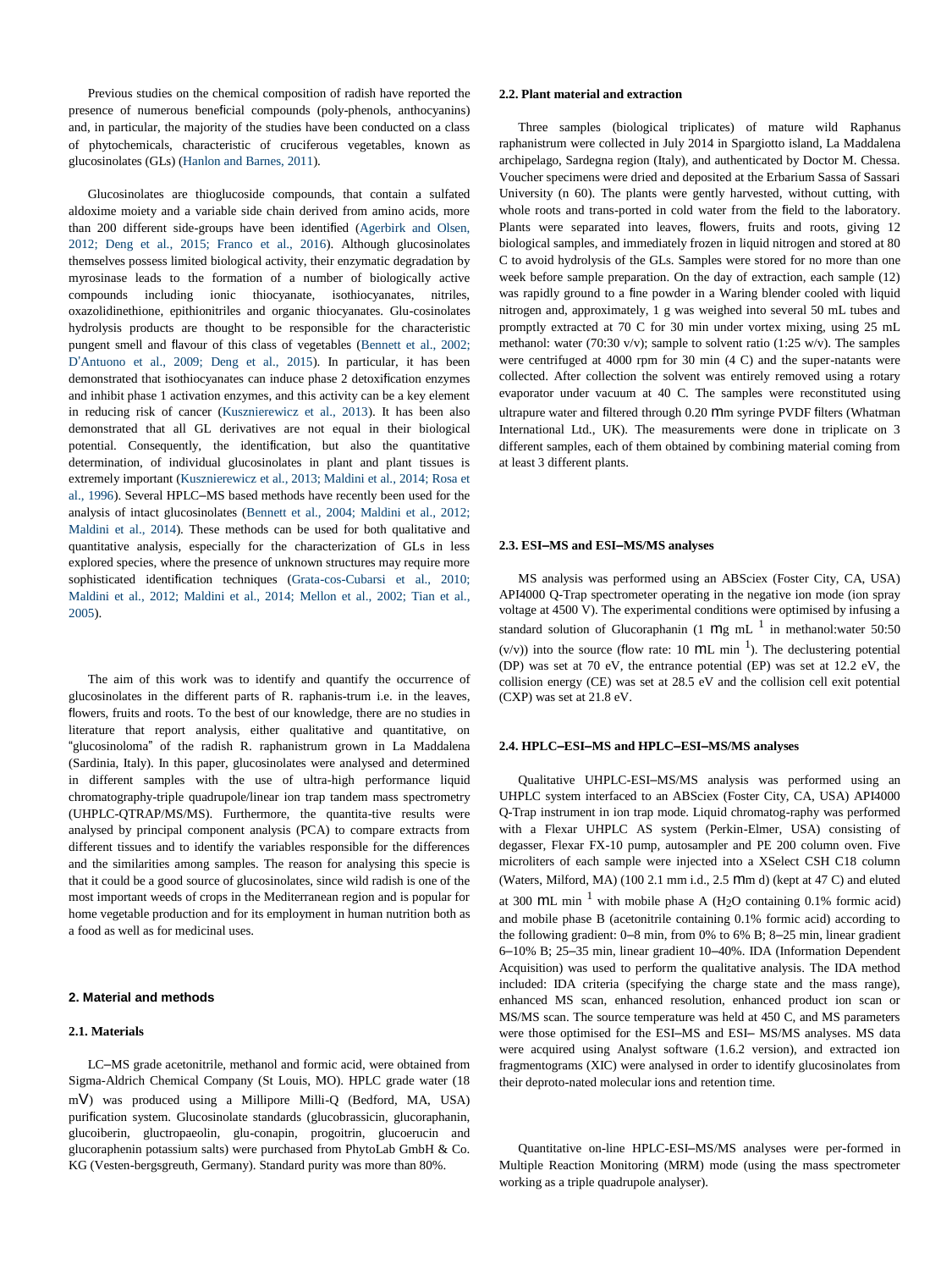Standard solutions (1 Mg ML  $<sup>1</sup>$  in methanol:water 50:50 (v/v)) were</sup> infused at 10  $ML$  min<sup>1</sup> for tuning, the optimised parameters (fragmentation reactions selected for each compound, dwell times, and Declustering Potential, Entrance Potential, Collision Energy, Collision Cell Exit Potential values) are reported in Supplementary Material (Table S1).

# **2.5. Calibration and quantification of glucosinolates**

1 mg of each standard was accurately weighed and dissolved into a 1 mL of methanol: water (50:50 (v/v)) to prepare a stock solution at 1 mg mL  $<sup>1</sup>$ . The</sup> stock solution was diluted with methanol in order to obtain work solutions containing 0.01, 0.1, 0.5, 1, 5, 10  $mg$  mL  $^1$  of standards. The calibration curves for each compound were calculated by regression analysis, by plotting the peak area obtained after standards injection (3 replicates at each concentration) against the known standard concentrations.

# **2.6. Method validation**

The LC–MS/MS method was validated according to the European Medicines Agency (EMEA) guidelines relating to the validation of analytical methods (EMEA, 1995). Three concentra-tion levels for each compound were measured.

Precision was evaluated through intra-day and inter-day triplicate over 3 days; the intra-day precision (coefficient of variance) was within 6%, while the inter-day precision was within 11% for all analytes (Table 1). Specificity was defined as the non-interference of other analytes detected in the region of interest. With regard to the LC–MS/MS method, which was developed on the basis of the characteristic fragmentation of detected glucosi-nolate, no other peaks interfered with the analytes in the MS/MS

detection mode. The recoveries (assessed through the addition of predetermined quantities of standards to known amounts of plant samples) were determined to be 100 9%. The sensitivity was estimated as both limit of quantification (LOQ) and limit of detection (LOD) and was calculated by injecting a series of increasingly dilute standard solutions until the signal-tonoise ratio was reduced to 2 (Table 1).

#### **2.7. Statistical analyses**

Data were expressed as mean SD and analyzed by a non-parametric test, as they showed a non-Gaussian distribution. Differences in the level of GSL among the different parts of plant were assessed by using Friedman's test and multiple comparison tests (MCT). Analysis was performed using XLSTAT software.

A m n matrix (where m is the number of samples, and n is the number of variables) was used in PCA. Thus, quantitative data of each chemical marker were used to define a data set with 12 observations and 15 variables. The resulting metabolomics data were analysed by Principal Component Analysis  $(PCA)$ .

PCA was carried out by Statgraphics Centurion<sup>1</sup> software (Version 15.0, Statpoint Inc., Herndon, VA, USA) and performed on data scaled by unit variance. The results of the analysis are presented in term of score- and biplot.

# **3. Results and discussion**

# **3.1. LC–MS/MS analysis and fragmentation study**

To qualitatively determine the glucosinolates occurring in different parts of R. raphanistrum, a convenient IDA method with EMS survey scans, ER and EPI scans was developed. The  $MS<sup>2</sup>$  mode

Table 1

Accuracy and precision at three concentration levels, linearity, LOQ and LOD of LC-ESI-QqQ-MS/MS MRM method for the analysis of eight standard compounds.

| Compound        | Concentration<br>$mg$ mL $^{-1}$ | Precision<br>Intra-day<br>$CV\%$ <sup>a</sup> | Precision<br>Inter-day<br>$CV\%$ <sup>a</sup> | Calibration curve equation   | $R^2$ | LOQ (mg 100 g ${}^{1}\text{FW}$ ) | LOD (mg 100 g ${}^{1}$ FW) |
|-----------------|----------------------------------|-----------------------------------------------|-----------------------------------------------|------------------------------|-------|-----------------------------------|----------------------------|
| Glucobrassicin  | 0.1<br>0.5<br>$\mathbf{1}$       | 5.9<br>4.1<br>3.7                             | 2.9<br>4.9<br>4.4                             | $y = 8.38e^{4}x + 3.1e^{3}$  | 0.999 | 0.0305                            | 0.0102                     |
| Glucotropaeolin | 0.1<br>0.5<br>$\mathbf{1}$       | 4.1<br>0.8<br>4.5                             | 5.3<br>7.6<br>1.9                             | $y = 3.67e^5x-8.26e^3$       | 0.997 | 0.03                              | 0.009                      |
| Glucoiberin     | 0.1<br>0.5<br>$\mathbf{1}$       | 2.3<br>2.7<br>2.1                             | 4.3<br>4.3<br>5.6                             | $y = 1.03e^{6}x - 2.13e^{4}$ | 0.997 | 0.0082                            | 0.0025                     |
| Glucoraphenin   | 0.1<br>0.5<br>$\mathbf{1}$       | 4.9<br>4.0<br>4.4                             | 6.1<br>8.5<br>1.9                             | $y = 1.29e^{5}x + 3.13e^{4}$ | 0.998 | 0.0051                            | 0.0015                     |
| Glucoraphanin   | 0.1<br>$0.5\,$<br>$\mathbf{1}$   | 2.7<br>1.7<br>1.2                             | 2.8<br>3.5<br>2.6                             | $y = 4.73e^{5}x - 2.87e^{4}$ | 0.999 | 0.0163                            | 0.0048                     |
| Gluconapin      | 0.1<br>0.5<br>$\mathbf{1}$       | 4.7<br>9.3<br>6.2                             | 11.1<br>4.7<br>2.0                            | $y = 8.79e^{4}x-1.04e^{3}$   | 0.994 | 0.0038                            | 0.0011                     |
| Progoitrin      | 0.1<br>0.5<br>$\mathbf{1}$       | 1.5<br>2.5<br>1.1                             | $4.0$<br>3.9<br>3.1                           | $y = 2.13e^5x + 1.26e^3$     | 0.999 | 0.0042                            | 0.0013                     |
| Glucoerucin     | 0.1<br>0.5<br>$\mathbf{1}$       | 1.7<br>6.5<br>3.5                             | 5.2<br>5.5<br>0.5                             | $y = 1.69e^6x - 579$         | 0.997 | 0.0055                            | 0.0017                     |

<sup>a</sup> Precision and accuracy were evaluated at three concentration levels for each compound through triplicate intra-day assays and inter-day assays over 3 days.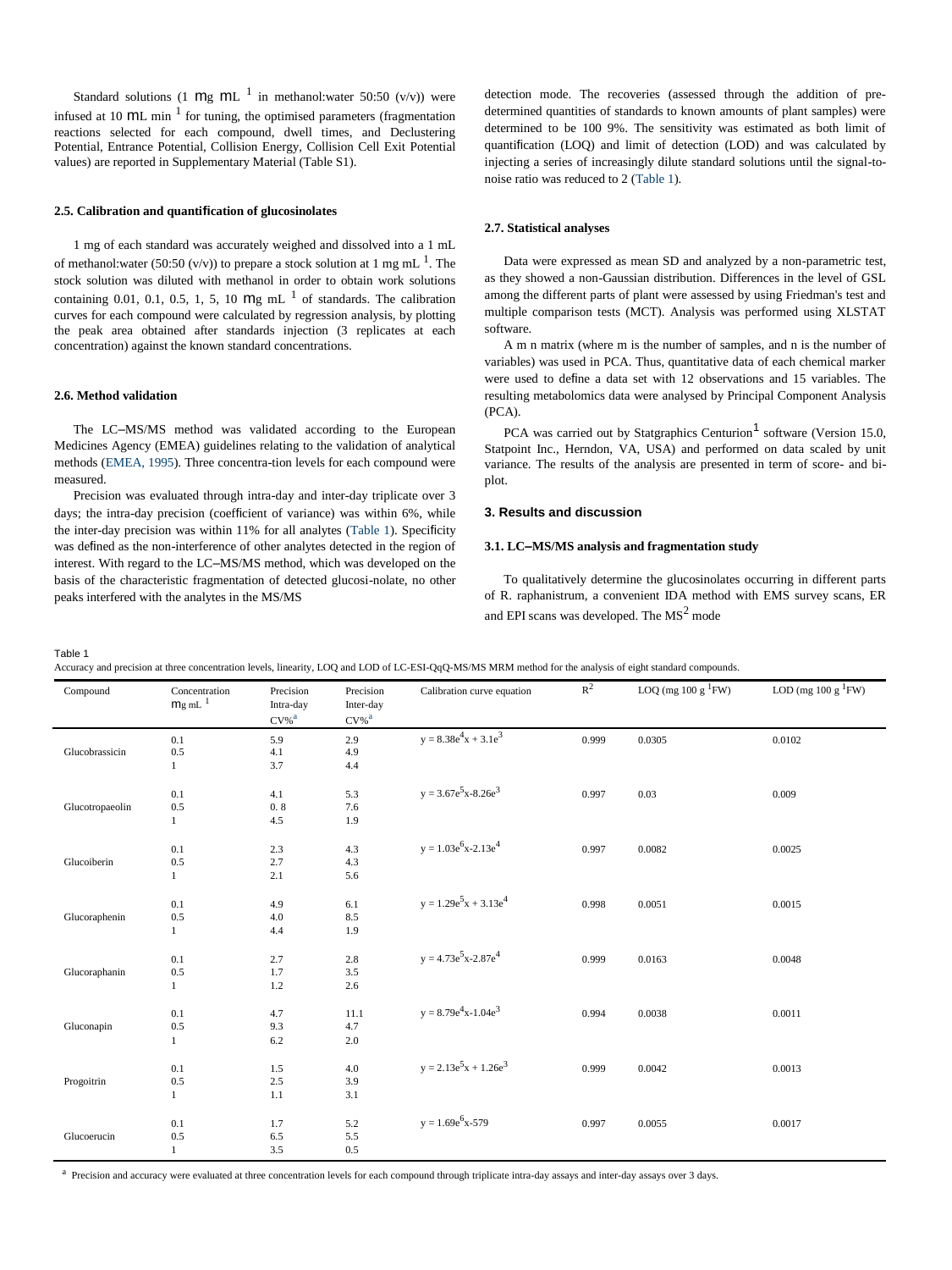

Fig. 1. UHPLC–MS/MS of [M-H] ion of the compound at m/z value of 498.

is a useful tool to provide information on the nature of metabolites analyzed. In particular, for this class of compounds, it is widely reported that the negative ion tandem mass spectrometry gives typical daughter ions. In fact, the MS/MS of the deprotonated molecule [M-H] of intact glucosinolates produces characteristic and diagnostic fragments at m/z values of 259, 195 and 97, which can be assigned to the sulfated glucose moiety, the thioglucose anion and the sulfate group, respectively (Bialecki et al., 2010; Cataldi et al., 2010; Ediage et al., 2011; Glauser et al., 2012; Lelario et al., 2012). Other significant fragment ion peaks detected in glucosinolate product ion spectra are observed at m/z 275, corresponding to the neutral loss of R N¼C¼O from the [M-H] ion and at m/z 241 corresponding to C<sub>6</sub>H9O8S (Ediage et al., 2011; Kokkonen et al., 1991; Velasco et al., 2011).

Thus, this typical collision-induced fragmentation and the typical sulfur isotopic pattern were considered to characterise the presence of glucosinolates in plant extracts. Different parts of R. raphanistrum (leaves, fruits, flowers and roots) were analysed and 17 different glucosinolates were detected. Identification was achieved by comparison in LC-ESI–MS/MS of both their  $MS<sup>2</sup>$  spectra, and their retention times, with those observed for the analytical standards. When pure analytical standards were not available, a comparison was made with data reported in literature (Bennett et al., 2004; Cataldi et al., 2007; Kiddle et al., 2001; Mellon et al., 2002; Prestera et al., 1996). Fig. 1 shows the product ion spectrum of the compound at m/z value of 498. The MS/MS spectrum exhibits product ions at m/z 480 [M-18] , due to a neutral loss of H2O; at m/z 418 [M-80] corresponding to the loss of

Table 2 Qualitative analyses by LC-ESI/MS, LC-ESI/MS/MS and occurrence of glucosinolates in the extracts of R. raphanistrum.

| Compound | t <sub>R</sub> | $[M-H]$ | MS/MS                             | tentative identification                                     | Presence                       |
|----------|----------------|---------|-----------------------------------|--------------------------------------------------------------|--------------------------------|
|          |                | (m/z)   |                                   |                                                              |                                |
|          | 5.06           | 422     | 422, 378, 358, 330, 259           | Glucoiberin <sup>a</sup>                                     | Leaves, Fruits, Flowers, Roots |
| 2        | 8.53           | 436     | 436, 372, 259, 195                | Glucoraphanin <sup>a</sup>                                   | Leaves, Fruits, Flowers, Roots |
| 3        | 9.31           | 434     | 434, 419, 259, 97                 | Glucoraphenin <sup>a</sup>                                   | Leaves, Fruits, Flowers, Roots |
|          | 9.44           | 388     | 388, 341, 332, 259, 195           | Progoitrin <sup>a</sup>                                      | Leaves, Fruits, Flowers, Roots |
|          | 9.42           | 374     | 374, 332, 257, 97                 | N-butyl- or                                                  | Leaves, Flowers, Roots         |
|          | 15.9           |         |                                   | Isobutyl- or                                                 |                                |
|          |                |         |                                   | Methyl propyl-glucosinolate                                  |                                |
| 6        | 11.5           | 450     | 450, 386, 183, 97                 | Glucoalysiin                                                 | Leaves, Fruits, Flowers, Roots |
|          | 13.3           | 372     | 372, 259                          | Gluconapin <sup>a</sup>                                      | Fruits                         |
| 8        | 15.7           | 466     | 466, 288, 271, 259, 97            | 5-methylsulfonylpentyl-glucosinolate                         | Leaves, Fruits, Flowers, Roots |
|          | 17.9           | 464     | 464, 400, 375, 356, 256, 97       | Glucohesperin                                                | Leaves, Fruits, Flowers        |
| 10       | 18.0           | 463     | 463, 269                          | 4-hydroxyglucobrassicin                                      | Leaves, Fruits, Flowers, Roots |
| 11       | 19.6           | 408     | 408, 328, 275, 259                | Glucotropaeolin <sup>a</sup>                                 | Flowers, Roots                 |
| 12       | 20.7           | 420     | 420, 275, 259, 96                 | Glucoerucin <sup>a</sup>                                     | Leaves, Fruits, Flowers, Roots |
| 13       | 20.8           | 418     | 418, 338, 275, 259, 241, 175, 97  | Glucoraphasatin                                              | Leaves, Fruits, Flowers, Roots |
| 14       | 20.9           | 498     | 498, 480, 418, 400, 339, 321, 259 | 3,4,5-trimethoxybenzyl glucosinolate                         | Leaves, Fruits, Flowers, Roots |
| 15       | 22.6           | 447     | 447, 367, 275, 259, 205, 172, 97  | Glucobrassicin <sup>a</sup>                                  | Leaves, Fruits, Flowers, Roots |
| 16       | 30.0           | 477     | 477, 377, 259, 97                 | Methoxyglucobrassicin                                        | Leaves, Fruits, Flowers, Roots |
| 17       | 30.7           | 402     | 402, 195, 97                      | Gluconapoleiferin or C6-aliphatic glucosinolate <sup>b</sup> | Leaves, Fruits, Flowers, Roots |

<sup>a</sup> Identified using corresponding authentic standards.

b Tentative annotation of compound class.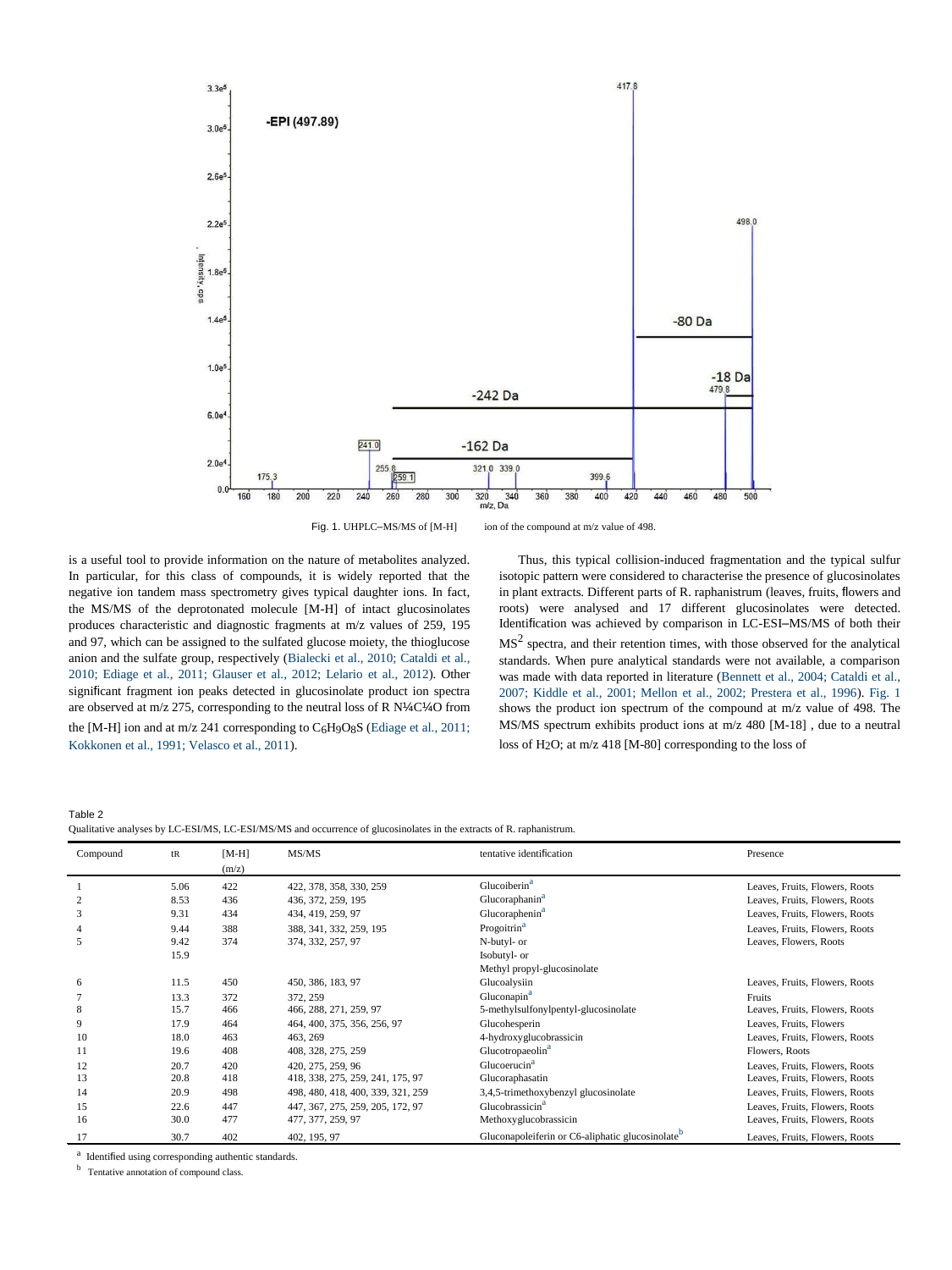

Fig. 2. MRM analysis of glucosinolates in R. raphanistrum.

SO3 and at m/z 256 [M-242 (M-80-162)] attributable to the consequent loss of SO3 and the glucose moiety. The losses of 18, 80, 162 and 242 Da from the parent ion are typical behavior characteristic of neutral losses found in daughter ion spectra of glucosinolates (Kokkonen et al., 1991). However, the fragment ion

at m/z 175 is probably dependent on side chain R  $[R = C/M-SO_4]$  (Fabre et al., 2007). Furthermore, the fragmentation spectrum of the deprotonated precursor at m/z 498 displays diagnostic ion peaks at m/z 259 and 241, typical of glucosinolate fragmentation. Thus this compound could be identified as 3,4,5-trimethoxybenzyl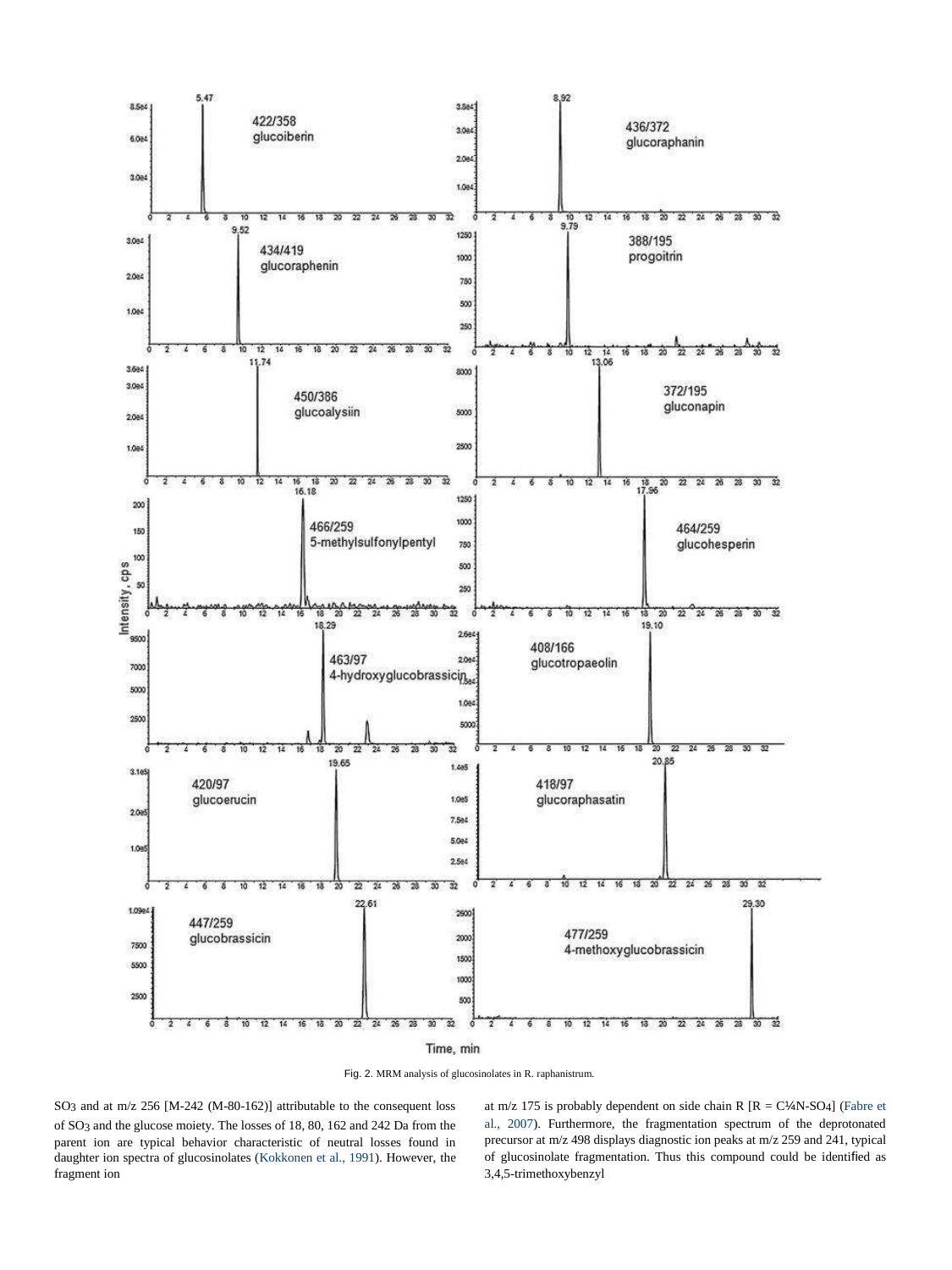glucosinolate; the 3,4,5-trimethoxybenzyl glucosinolate has been previously detected in Lepidium (Bennett et al., 2004) and Juncea (Kim et al., 2016) genus, however it has never reported in Raphanus (Chevolleau et al., 2002; Fabre et al., 2007; Frank et al., 2010; Velasco et al., 2011).

Table 2 summarizes the results on the individual glucosinolates data, including retention times, molecular ions, MS/MS fragments obtained from IDA method together with the presence (or absence) in each plant tissue.

### **3.2. Glucosinolates content in different parts of the plant**

Due to the great importance of the biological activities widely reported for glucosinolates, a quantitative MRM method was developed. Selected transitions, dwell time, DP, EP, CE and CXP parameters are reported in Supplemetary Material (Table S1).

The calibration curve equations were linear in the range of  $0.01-10$  Mg  $mL$ <sup>1</sup>. The LC-ESI MS/MS method was validated according to Quality Guidelines: Validation of Analytical Proce-dures Text and Methodology (ICH Q2). Calibration curves equations and LOQ and LOD values for each external standard are reported in Table 1.

Fig. 2 shows the LC–ESI–MS/MS MRM analyses of glucosinolates detected in different tissues of R. raphanistrum. The chro-matographic profile contains all the peaks corresponding to the compounds under investigation.

Quantitative data are summarized in Table 3. As expected glucosinolates occurred in all parts of the plant, but they showed different pattern and concentration. Among tissues, the fruits present the highest total and individual glucosinolate content, followed by the leaves, roots and flower. Also the concentration of individual glucosinolates varied greatly in the different plant tissues. Glucoraphenin is the most predominant compound in fruits, flowers and leaves, accounting for about 88, 86 and 46% (w/w) of total glucosinolate content, respectively.

On the other hand, the main glucosinolate in roots was glucoraphasatin, that accounted for about 61% of total glucosino-late content, while glucoraphenin represented only the 17% (w/w) of total glucosinolate content. Despite the big difference in glucosinolate level (90-fold greater in fruits than in flowers), fruits and flowers showed a similar glucosinolate profile

characterized by the main presence of glucoraphenin, glucobras-sicin, glucoraphasatin and glucoraphanin. On the contrary, in leaves the most predominant glucosinolates were glucoraphenin, glucobrassicin, 4 hydroxyglucobrassicin and glucoraphasatin and in roots the major glucosinolate were glucoraphasatin, methox-yglucobrassicin and glucoerucin. The glucosinolate profile and level found in our study was different from those observed in R. raphanistrum plants obtained from seeds collected across United States (Malik et al., 2010a, 2010b). In these studies, in fact, the main glucosinolates found in roots, leaves and flowers were glucoerucin and glucoraphenin. The observed differences could be ascribable to genetics (cultivar), variations in growth stage, environmental conditions and geographical origins. A great genetic influence on glucocosinolate pattern and level of R. raphanistrum was already observed among different accessions grown under the same environmental conditions (Malik et al., 2010a).

It is noteworthy that the edible part of the plant (leaves) showed a glucosinolate level of about 410 mg/100 g FW, that is much higher than those reported for many different Brassica species (Verkerk et al., 2009), then these plants could represent an important source of glucosinolates for human diet.

#### **3.3. Principal component analysis**

For a better data visualization, principal component analysis (PCA) was performed. Fig. 3shows the 3D bi-plot of R. raphanistrum. The first component (PC1) explains 73% of variance, and the second (PC2) another 17% and the third (PC3) another 9.1%. The 3D diagram showed limited cluster areas, each representing a link to a different part of the plant extracted; in fact, we can observe separated regions related to samples of roots (R), fruits (Fr), leaves

(L) and flowers (Fl). Along the first principal component of the score plot it is possible to discriminate between three main groups: the first one is made up of fruits (in the highest negative values), the second one of leaves, whereas roots and flowers are located in the highest positive PC1 values. As expected, the main discrimi-nating variable among plant tissues is the glucosinolate total amount, which reaches  $4602$  mg  $100 \text{ g}^{-1}$  in the fruits.

Succesively was evaluated the contribution of each variable to the differences among samples (Fig. 3). As shown, along the highest negative values of PC1 are located the majority of

Table 3

Quantitative results for glucosinolates detected in extracts of fruits, flowers, roots and leaves (mg  $100 \text{ g}^1$  'fresh' weight) of R. raphanistrum.

| <b>COMPOUND</b>                                                                                             | <b>FRUITS<sup>e</sup></b>                                                                                                        | <b>FLOWERS<sup>e</sup></b>                                                                                      | ROOTS <sup>e</sup>                                                                                       | LEAVES <sup>e</sup>                                                                                           |
|-------------------------------------------------------------------------------------------------------------|----------------------------------------------------------------------------------------------------------------------------------|-----------------------------------------------------------------------------------------------------------------|----------------------------------------------------------------------------------------------------------|---------------------------------------------------------------------------------------------------------------|
| Glucoerucin<br>Glucotropaeolin<br>Glucoiberin<br>Glucoraphenin<br>Glucoraphanin<br>Glucobrassicin           | $\mathbf{a}$<br>$3.05 \ \ 0.61a$<br>$1.26 \ \ 0.04_a$<br>1.52<br>0.05<br>263<br>4045<br>141 $8.43_a$<br>154 7.49<br>$\mathbf{a}$ | ь<br>$0.08$ $0.04a$<br>0.06 0.01<br>b,c<br>$0.06$ $0.01$ b.c<br>8.29<br>44.6<br>1.31 0.13<br>h<br>1.37 0.53     | a.<br>4.96 2.17<br><b>ND</b><br>0.01<br>0.05<br>16.8<br>$6.44^{\circ}$<br>1.81 $0.97_{a,b}$<br>2.52 0.10 | a.b<br>1.28 0.92<br><b>ND</b><br>a,b<br>0.02<br>0.68<br>a.b<br>190<br>14.2<br>a.b<br>12.2 $2.57a$<br>145 12.2 |
| Gluconapin<br>Progoitrin<br>$\mathbf{c}$<br>Gluconapoleiferin<br>Glucoraphasatin<br>a<br>4-hydroxybrassicin | 1.69 0.45<br>$\mathbf{a}$<br>8.61 0.55<br>0.28<br>8.44<br>150 12.5<br>$\mathbf{a}$<br>49.6 16.8                                  | <b>ND</b><br>b,c<br>$0.10\ 0.02$<br>b.c<br>0.07~0.01 <sub>c</sub><br>3.30 1.24<br>$\mathbf{h}$<br>$0.06$ $0.03$ | <b>ND</b><br>$\mathfrak{c}$<br>$0.03$ $0.01$<br>0.08<br>0.66<br>a h<br>56.3 21<br>$0.35$ $0.34_a$        | <b>ND</b><br>a.b<br>$0.39$ $0.05a$<br>$0.24$<br>b,c<br>1.16<br>24.1 11<br>a.b<br>27.1 7.25<br>a.b             |
| Methoxyglucobrassicin<br>Glucoalysin<br>$\mathbf{d}$<br>Glucohesperin<br>đ.                                 | 0.71<br>8.67<br>18.5 1.13 <sub>a</sub><br>4.11 $0.14$ a                                                                          | ND<br>$\mathbf{h}$<br>$0.28\ 0.03b.c$<br>$0.16$ 0.01b.c                                                         | 7.47 5.51<br>h<br>0.29~0.08c<br>$0.12 \ 0.01_c$                                                          | 2.34<br>$0.73_{a,b}$<br>$2.78$ 0.23a,b<br>1.80 0.02<br>a.b                                                    |
| 5-methylsulfopentyl glucosinolate<br>Total                                                                  | 6.82 0.71<br>4602 312 <sup>a</sup>                                                                                               | 0.17 0.01<br>51.6 10.3 <sup>b,c</sup>                                                                           | $0.13$ $0.01$<br>91.5 36.7 <sup>b</sup>                                                                  | 2.02<br>0.02<br>411 49.4 <sup>a,b</sup>                                                                       |

ND: not determined (below LOD).

a quantified as equivalent of glucobrassicin.

b quantified as equivalent of glucoerucin.

c quantified as equivalent of progoitrin.

d quantified as equivalent of glucoraphanin

 $e^{\epsilon}$  Each data is the mean of three replicates (n = 3) (mean SD). Data in a row with different letters are significantly different at p < 0.05 by Friedman's test and multiple comparison tests.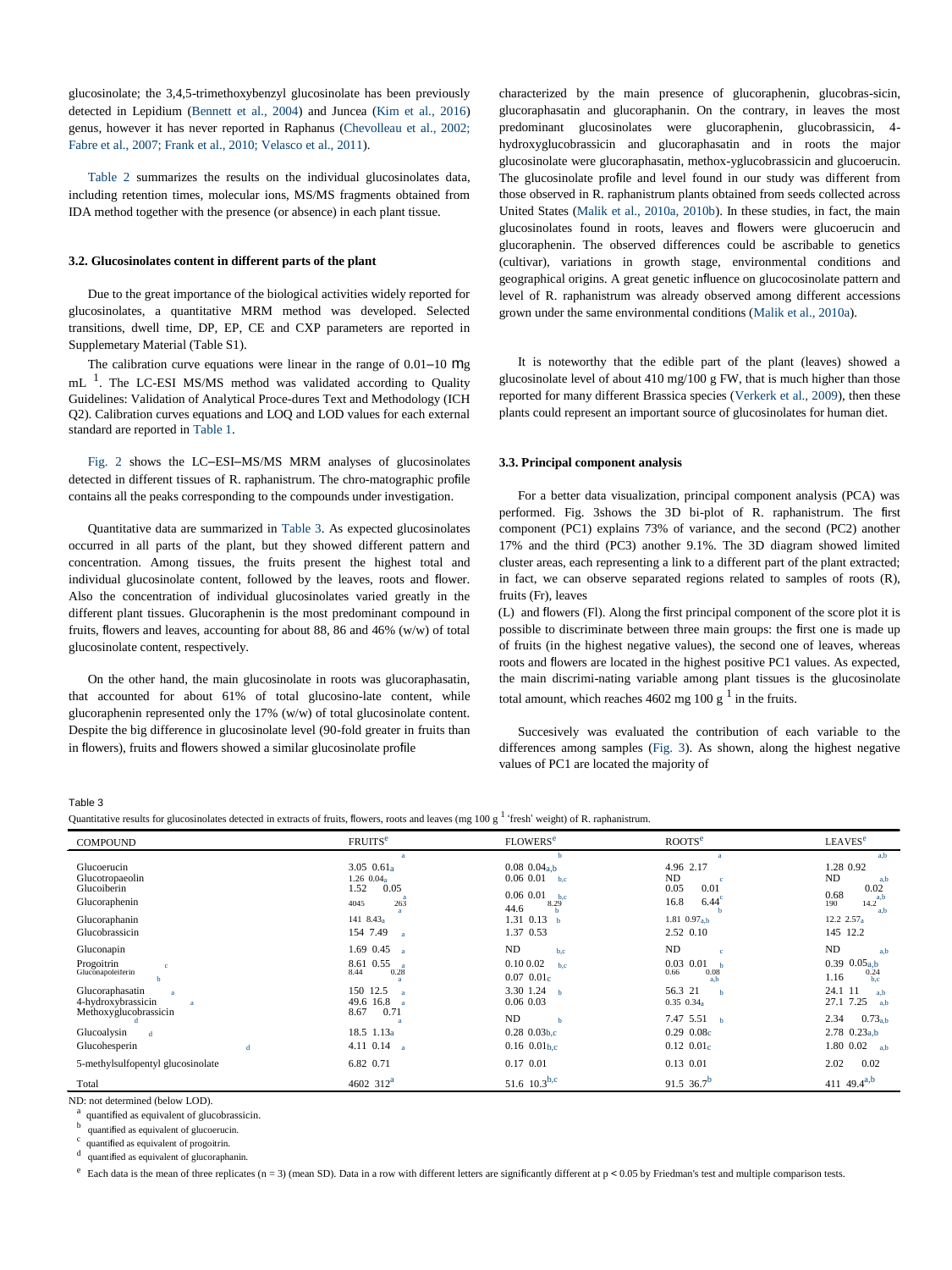

Fig. 3. Principal Component Analysis BiPlot.

(GLER: Glucoerucin, GLTRP: Glucotropaeolin, GLIB: Glucoiberin, GLRApH E: Glucoraphenin, GLRApH A: Glucoraphanin, GLBR: Glucobrassicin, GLNAP: Gluconapin, PROG: Progoitrin, GLNAPOL: Gluconapoleiferin, GLpH S: Glucoraphasatin, OHGLB: 4-hydroxybrassicin, MeGLB: Methoxyglucobrassicin, GLAL: Glucoalyssin, GLHESP: Glucohesperin, MeSPe: 5-methylsulfopentyl glucosinolate).

glucosinolates in the space corresponding to the fruit samples. By contrast, the main information able to discriminate leaves and roots is due to the variables methoxyglucobrassicin and glucoer-ucin which are located through the direction of the samples.

#### **4. Conclusion**

In the present study, an LC-ESI–MS/MS IDA method was developed, allowing the identification of 17 glucosinolates. All the identified glucosinolates have already been reported in R. raphanistrum species, apart from gluconapoleiferin (or C6-aliphatic glucosinolate) and 3,4,5 trimethoxybenzyl glucosinolate, which are here reported for the first time. A quick and simple LC-ESI MS/MS MRM method was used for the determination of previously identified GLs in different tissues. Quantitative results showed that fruits are a very rich in glucosinolates, in particular glucoraphenin. Furthermore, the use of PCA allows the similarities and differences amongst R. raphanistrum tissues to be readily displayed.

In conclusion, the present study demonstrates that wild radish R. raphanistrum is a rich source of glucosinolates and a promising dietary source of cancer chemoprevention and treatment. These results are particularly interesting considering that wild radish is one of the most important weeds of crops in the Mediterranean region and is popular for home vegetable production and for its employment in human nutrition both as a food as well as for medicinal purposes.

#### **Acknowledgements**

This work was supported by grants P.O.R. SARDEGNA F.S.E. 2007– 2013—Obiettivo competitività regionale e occupazione, Asse IV Capitale umano, Linea di Attività l.3.1., Fondazione Banco di Sardegna and Parco Nazionale Arcipelago di La Maddalena.

#### **References**

[Agerbirk, N., Olsen, C.E., 2012. Glucosinolate structures in evolution.](http://refhub.elsevier.com/S0889-1575(16)30075-8/sbref0005)  [Phytochemistry 77, 16](http://refhub.elsevier.com/S0889-1575(16)30075-8/sbref0005)–45.

Atzei, A.D, 2003. Le piante nella tradizione popolare della Sardegna. Carlo Delfino Editore.

- [Bennett, R.N., Mellon, F.A., Botting, N.P., Eagles, J., Rosa, E.A.S., Williamson, G., 2002.](http://refhub.elsevier.com/S0889-1575(16)30075-8/sbref0015) Identifi[cation of the major glucosinolate \(4-mercaptobutyl glucosinolate\) in leaves of Eruca](http://refhub.elsevier.com/S0889-1575(16)30075-8/sbref0015)  [sativa L. \(salad rocket\). Phytochemistry 61, 25](http://refhub.elsevier.com/S0889-1575(16)30075-8/sbref0015)–30.
- [Bennett, R.N., Mellon, F.A., Kroon, P.A., 2004. Screening crucifer seeds as sources of](http://refhub.elsevier.com/S0889-1575(16)30075-8/sbref0020) [speci](http://refhub.elsevier.com/S0889-1575(16)30075-8/sbref0020)fic [intact glucosinolates using ion-pair high performance liquid chromatography negative ion](http://refhub.elsevier.com/S0889-1575(16)30075-8/sbref0020)  [electrospray mass spectrometry. J. Agric. Food Chem. 52, 428](http://refhub.elsevier.com/S0889-1575(16)30075-8/sbref0020)–438.
- [Bialecki, J.B., Ruzicka, J., Weisbecker, C.S., Haribal, M., Attygalle, A.B., 2010. Collision](http://refhub.elsevier.com/S0889-1575(16)30075-8/sbref0025)  – [induced dissociation mass spectra of glucosinolate anions. J. Mass Spectrom.](http://refhub.elsevier.com/S0889-1575(16)30075-8/sbref0025) [45 \(3\),](http://refhub.elsevier.com/S0889-1575(16)30075-8/sbref0025)  272–[283.](http://refhub.elsevier.com/S0889-1575(16)30075-8/sbref0025)
- [Bones, A.M., Rossiter, J.T., 1996. The myrosinase-glucosinolate system: its](http://refhub.elsevier.com/S0889-1575(16)30075-8/sbref0030)  [organization and biochemistry. Physiol. Plant. 97, 194](http://refhub.elsevier.com/S0889-1575(16)30075-8/sbref0030)–208.
- [Cataldi, T.R.I., Rubino, A., Lelario, F., Bufo, S.A., 2007. Naturally occurring glucosinolates in](http://refhub.elsevier.com/S0889-1575(16)30075-8/sbref0035)  [plant extracts of rocket salad \(Eruca sativa L.\) identi](http://refhub.elsevier.com/S0889-1575(16)30075-8/sbref0035)fied b[y liquid chromatography coupled](http://refhub.elsevier.com/S0889-1575(16)30075-8/sbref0035)  [with negative ion electrospray ionization and quadrupole ion-trap mass spectrometry.](http://refhub.elsevier.com/S0889-1575(16)30075-8/sbref0035)  [Rapid Commun. Mass Spectrom. 21 \(14\), 2374](http://refhub.elsevier.com/S0889-1575(16)30075-8/sbref0035)–2388.
- [Cataldi, T.R.I., Lelario, F., Orlando, D., Bufo, S.A., 2010. Collision-induced dissociation of the](http://refhub.elsevier.com/S0889-1575(16)30075-8/sbref0040)  [A + 2 isotope ion facilitates glucosinolates structure elucidation by electrospray ionization-](http://refhub.elsevier.com/S0889-1575(16)30075-8/sbref0040)[Tandem mass spectrometry with a linear quadrupole ion trap. Anal. Chem. 82 \(13\), 5686](http://refhub.elsevier.com/S0889-1575(16)30075-8/sbref0040)– [5696.](http://refhub.elsevier.com/S0889-1575(16)30075-8/sbref0040)
- [Chevolleau, S., Debrauwer, L., Boyer, G., Tulliez, J., 2002. Isolation and structure elucidation](http://refhub.elsevier.com/S0889-1575(16)30075-8/sbref0045)  [of a new thermal breakdown product of glucobrassicin, the parent indole glucosinolate. J.](http://refhub.elsevier.com/S0889-1575(16)30075-8/sbref0045)  [Agric. Food Chem. 50 \(18\), 5185](http://refhub.elsevier.com/S0889-1575(16)30075-8/sbref0045)–5190.
- [Conforti, F., Sosa, S., Marelli, M., Menichini, F., Statti, G.A., Uzunov, D., Tubaro, A.,](http://refhub.elsevier.com/S0889-1575(16)30075-8/sbref0050)  [Menichini, F., Loggia, R.D., 2008. In vitro anti-in](http://refhub.elsevier.com/S0889-1575(16)30075-8/sbref0050)flammatory and in vitr[o antioxidants](http://refhub.elsevier.com/S0889-1575(16)30075-8/sbref0050)  [activities of Mediterranean dietary plants. J. Ethnopharmacol. 116, 144](http://refhub.elsevier.com/S0889-1575(16)30075-8/sbref0050)–151.
- [Conforti, F., Marelli, M., Carmela, C., Menichini, F., Valentina, P., Uzunov, D., Statti, G. A.,](http://refhub.elsevier.com/S0889-1575(16)30075-8/sbref0055)  [Duez, P., Menichini, F., 2011. Bioactive phytonutrients \(omega fatty acids, tocopherols,](http://refhub.elsevier.com/S0889-1575(16)30075-8/sbref0055)  [polyohenols\), in vitro inhibition of nitric oxide production and free radical scavenging](http://refhub.elsevier.com/S0889-1575(16)30075-8/sbref0055)  [activity of non-cultivated Mediterranean vegetables. Food Chem. 129, 1413](http://refhub.elsevier.com/S0889-1575(16)30075-8/sbref0055)–1419.
- [Conti, F., Abbate, G., Alessandrini, A., Blasi, C., 2005. An Annotated Checklist of the Italian](http://refhub.elsevier.com/S0889-1575(16)30075-8/sbref0060)  [Vascular Flora. Palombi Editori, Roma.](http://refhub.elsevier.com/S0889-1575(16)30075-8/sbref0060)
- D'[Antuono, L.F., Elementi, S., Neri, R., 2009. Exploring new potential health-promoting](http://refhub.elsevier.com/S0889-1575(16)30075-8/sbref0065)  [vegetables: glucosinolates and sensory attributes of rocket salads and related Diplotaxis. J.](http://refhub.elsevier.com/S0889-1575(16)30075-8/sbref0065)  [Sci. Food Agric. 89, 713](http://refhub.elsevier.com/S0889-1575(16)30075-8/sbref0065)–722.
- [Deng, Q., Zinoviadou, K.G., Galanakis, C.M., Orlien, V., Grimi, N., Vorobiev, E., Lebovka, N.,](http://refhub.elsevier.com/S0889-1575(16)30075-8/sbref0070)  [Barba, F.J., 2015. The effects of conventional and non-conventional processing on](http://refhub.elsevier.com/S0889-1575(16)30075-8/sbref0070)  [glucosinolates and its derived forms, isothiocyanates: extraction, degradation, and](http://refhub.elsevier.com/S0889-1575(16)30075-8/sbref0070)  [applications. Food Eng. Rev. 7, 357](http://refhub.elsevier.com/S0889-1575(16)30075-8/sbref0070)–381.
- EMEA, Quality guidelines: Validation of analytical procedures: Text and methodology (ICHQ2). Available at[: http://www.emea.europa.eu/pdfs/human/ ich/038195en.pdf.](http://www.emea.europa.eu/pdfs/human/ich/038195en.pdf)
- [Ediage, E.N., Di Mavungu, J.D., Scippo, M.L., Schneider, Y.J., Larondelle, Y., Callebaut, A.,](http://refhub.elsevier.com/S0889-1575(16)30075-8/sbref0080)  [Robbens, J., Van Peteghem, C., De Saeger, S., 2011. Screening: identi](http://refhub.elsevier.com/S0889-1575(16)30075-8/sbref0080)fication [and](http://refhub.elsevier.com/S0889-1575(16)30075-8/sbref0080)  quantifi[cation of glucosinolates in black radish \(Raphanus sativus L. niger\) based dietary](http://refhub.elsevier.com/S0889-1575(16)30075-8/sbref0080)  supplements using liquid chromatography coupled with a photodiode array and liquid chromatography–[mass spectrometry. J. Chromatogr. A 1218, 4395](http://refhub.elsevier.com/S0889-1575(16)30075-8/sbref0080)–4405.
- [El, S.N., Karakaya, S., 2004. Radical scavenging and iron-chelating activities of some greens](http://refhub.elsevier.com/S0889-1575(16)30075-8/sbref0085)  [used as traditional dishes in Mediterranean diet. Int. J. Food Sci. Nutr. 55](http://refhub.elsevier.com/S0889-1575(16)30075-8/sbref0085)   $(1), 67-74.$  $(1), 67-74.$
- [Fabre, N., Poinsot, V., Debrauwer, L., Vigor, C., Tulliez, J., Fouraste, I., Moulis, C., 2007.](http://refhub.elsevier.com/S0889-1575(16)30075-8/sbref0090)  [Characterisation of glucosinolates using electrospray ion trap and electrospray quadrupole](http://refhub.elsevier.com/S0889-1575(16)30075-8/sbref0090)  time-of-fl[ight mass spectrometry. Phytochem. Anal. 18 \(4\), 306](http://refhub.elsevier.com/S0889-1575(16)30075-8/sbref0090)–319.
- [Franco, P., Spinozzi, S., Pagnotta, E., Lazzeri, L., Ugolini, L., Camborata, C., Roda, A., 2016.](http://refhub.elsevier.com/S0889-1575(16)30075-8/sbref0095)  [Development of a liquid chromatography-electrospray ionization-tandem mass](http://refhub.elsevier.com/S0889-1575(16)30075-8/sbref0095)  [spectrometry method for the simultaneous analysis of intact glucosinolates and](http://refhub.elsevier.com/S0889-1575(16)30075-8/sbref0095)  [isothiocyanates in Brassicaceae seeds and functional foods. J. Chromatogr. A 1428, 154](http://refhub.elsevier.com/S0889-1575(16)30075-8/sbref0095)– [161.](http://refhub.elsevier.com/S0889-1575(16)30075-8/sbref0095)
- [Frank, N., Dubois, M., Goldmann, T., Tarres, A., Schuster, E., Robert, F., 2010.](http://refhub.elsevier.com/S0889-1575(16)30075-8/sbref0100)  [Semiquantitative analysis of 3-butenyl isothiocyanate to monitor an off-](http://refhub.elsevier.com/S0889-1575(16)30075-8/sbref0100)flavo[r in mustard](http://refhub.elsevier.com/S0889-1575(16)30075-8/sbref0100)  [seeds and glycosinolates screening for origin identi](http://refhub.elsevier.com/S0889-1575(16)30075-8/sbref0100)fication. J. Agric[. Food Chem. 58 \(6\),](http://refhub.elsevier.com/S0889-1575(16)30075-8/sbref0100)  3700–[3707.](http://refhub.elsevier.com/S0889-1575(16)30075-8/sbref0100)
- [Glauser, G., Schweizer, F., Turlings, T.C.J., Reymond, P., 2012. Rapid pro](http://refhub.elsevier.com/S0889-1575(16)30075-8/sbref0105)filing of intact [glucosinolates in Arabidopsis leaves by UHPLC-QTOFMS using a charged surface hybrid](http://refhub.elsevier.com/S0889-1575(16)30075-8/sbref0105)  [column. Phytochem. Anal. 23, 520](http://refhub.elsevier.com/S0889-1575(16)30075-8/sbref0105)–528.
- [Gratacos-Cubarsi, M., Ribas-Agusti, A., Garcia-Regueiro, J.A., Castellari, M., 2010.](http://refhub.elsevier.com/S0889-1575(16)30075-8/sbref0110)  [Simultaneous evaluation of intact glucosinolates and phenolic compounds by UPLC-DAD-](http://refhub.elsevier.com/S0889-1575(16)30075-8/sbref0110)[MS/MS in Brassica oleracea L var. botrytis. Food Chem. 121, 257](http://refhub.elsevier.com/S0889-1575(16)30075-8/sbref0110)–263.
- [Hanlon, P.R., Barnes, D.M., 2011. Phytochemical composition and biological activity of 8](http://refhub.elsevier.com/S0889-1575(16)30075-8/sbref0115)  [varieties of Radish \(Raphanus sativus L.\) sprouts and mature taproots. J. Food Sci. 76,](http://refhub.elsevier.com/S0889-1575(16)30075-8/sbref0115)  C185–[C192.](http://refhub.elsevier.com/S0889-1575(16)30075-8/sbref0115)
- [Hedge, I.C., 1965. Raphanus l. In: Davis, P.H. \(Ed.\), Flora of Turkey and the East Aegean](http://refhub.elsevier.com/S0889-1575(16)30075-8/sbref0120)  [Islands, Vol 1. Edinburgh University Press, Edinburgh, pp. 269](http://refhub.elsevier.com/S0889-1575(16)30075-8/sbref0120)–270.
- [Küçükboyaci, N., Güvenç, A., Turan, N.N., Aydin, A., 2012. Antioxidant activity and total](http://refhub.elsevier.com/S0889-1575(16)30075-8/sbref0125)  [phenolic content of aqueous extract from Raphanus raphanistrum L. Turkish J. Pharm. Sci.](http://refhub.elsevier.com/S0889-1575(16)30075-8/sbref0125)   $9(1), 93-100.$
- [Kiddle, G., Bennett, R.N., Botting, N.P., Davidson, N.E., Robertson, A.A.B., Wallsgrove, R.M.,](http://refhub.elsevier.com/S0889-1575(16)30075-8/sbref0130)  [2001. High-performance liquid chromatographic separation of natural and synthetic](http://refhub.elsevier.com/S0889-1575(16)30075-8/sbref0130)  [desulphoglucosinolates and their chemical validation by UV, NMR](http://refhub.elsevier.com/S0889-1575(16)30075-8/sbref0130)